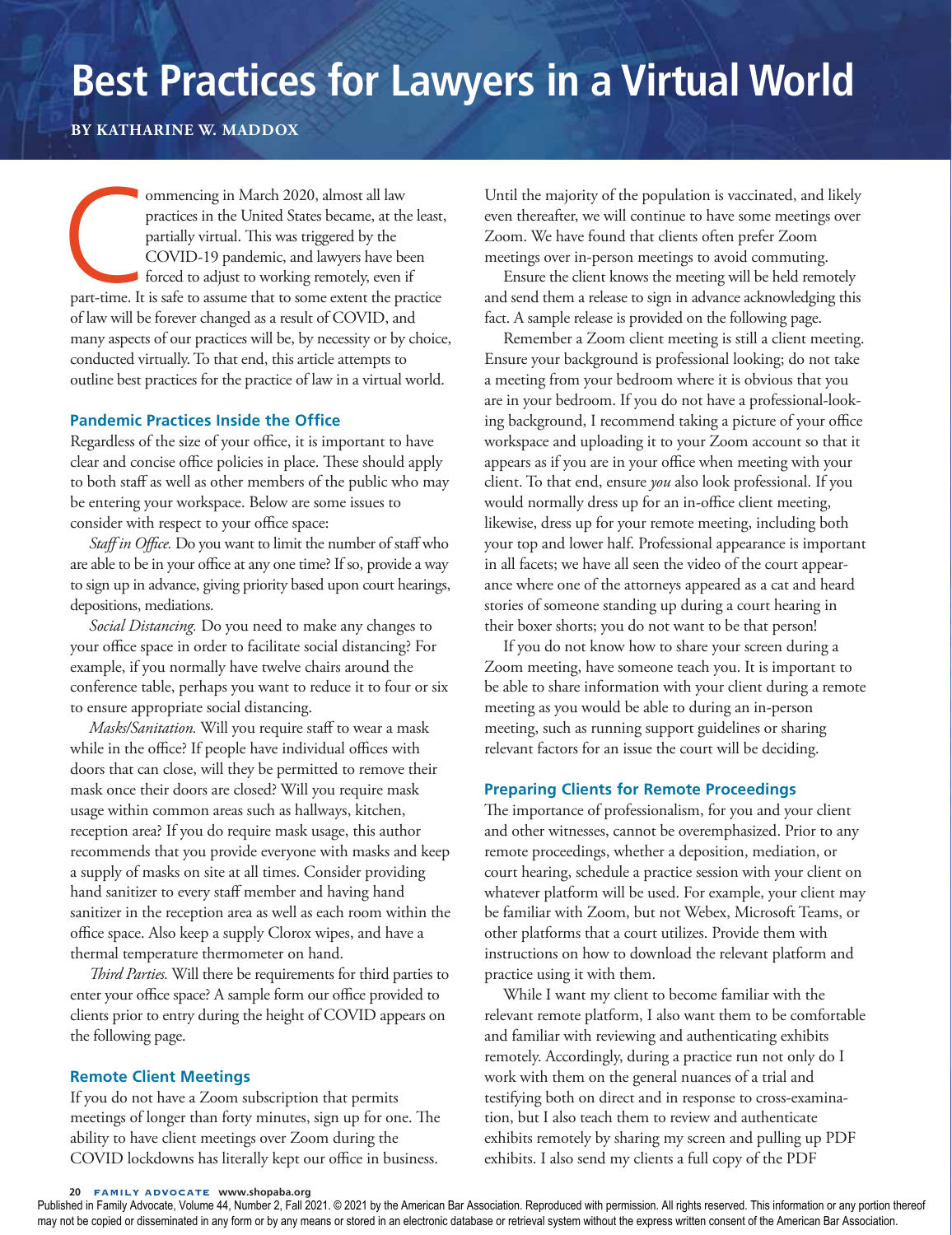## **SAMPLE**

**SAFETY AGREEMENT AND ACKNOWLEDGEMENT FOR ENTRY INTO OFFICE**

- 1. Visitor agrees to follow screening and prevention protocols to include, without<br>limitation:<br>limitation: limitation:<br>a. Wearing a mask prior to and during entry b. If visitor does not have a mask, visitor will be given a mask to wear
	-
	-
	- c. Answering all screening questions d. Washing or sanitizing hands before entry
	-
	- 2. Visitor shall adhere to maintaining six feet of separation between visitor and<br>other. other. Visitor shall not enter office suite if experiencing any of the following:<br>Visitor shall not enter office suite if experiencing any of breath, prolong<br>3. Visitor shall not enter office suite pain, shortness of breath, prol a. fever, chills, body aches, muscle pain, shortness of breath, prolonged cough,
		-
		- sore throat, loss of taste, loss of smell, vomiting, diarrhea. Visitor shall not enter office suite if exposed to anyone diagnosed with<br>4. Visitor shall not enter office suite if exposed to anyone diagnosed with
		- COVID-19 within the last two weeks. 5. Visitor shall only enter rooms and areas as directed by a Firm employee or<br>representative.
		-
		- representative.<br>
		Contains the starting of physics and handles with bare hands.<br>
		6. Visitor shall avoid touching doors and handles with bare hands. The Visitor shall avoid to the state of phones, pens,<br>7. Visitor understands that Firm shall not allow the sharing of phones, pens,<br>7. Visitor understands that Firm shall not allow the sharing or bottles.
		- computers, computer screens, and other such items. 8. Visitor understands that Firm will only offer beverages in cans or bottles. No
		- Visitor understands that<br>food or snacks will be provided by Firm.  $\frac{1}{2}$   $\frac{1}{2}$

Date

Signature of Visitor

 $\frac{1}{\sqrt{1-\frac{1}{2}}\cdot\frac{1}{2}}$ Name of Visitor (printed)

# **SAMPLE**

**VIDEO/CLOUD CONFERENCING ACKNOWLEDGEMENT** The undersigned hereby consents to participate in a consultation/conference for legal services to occur via videoconferencing hosted by "Zoom" (www.zoom.us). Participation requires a computer, laptop, smartphone or tablet with video and audio capability. The undersigned hereby acknowledges that they have had the opportunity to review the security information available at https://zoom.us/docs/doc/Zoom-Security-White-Paper.pdf and acknowledges certain security threats are inherent to<br>hereby waives and discharges the provider of legal advice from any liability relating<br>to any breach of confidentiality or Attorney Client p cloud conferencing or communicating via a web-based service. The undersigned hereby waives and discharges the provider of legal advice from any liability relating to any breach of confidentiality or Attorney Client privilege which may occur as a<br>result of using the "Zoom" videoconferencing service. The undersigned<br>Prior to your consultation of using the service.

Prior to your consultation/meeting, you will receive an invitation to join, at which

time you will be allowed to enter the meeting. By signing below, you acknowledge<br>competent to enter into this agreement. You further agree in and that you are<br>absent consent of the professional providing you acknowledge<br>vi that you have read and understand what you are agreeing to, and that you are competent to enter into this agreement. You are agreeing to, and that you are<br>absent consent of the professional providing you action and that you are<br>videoconference call. absent consent of the professional providing you advice, shall be present during the

Electronic Signatures. The parties acknowledge and agree that this document may be executed by electronic signature, which shall be considered as an original signature for all purposes and shall have the same force and effect as an original signature. Without limitation, "electronic signature" shall include signature by faxed versions of an original signature or electronic signature" shall include signature by faxed versions (e.g., via PDF or DocuSign) of an original signature.<br>Signed: versions (e.g., via PDF or DocuSign) of an original signature.

Print Name:

 $\overline{\phantom{a}}$   $D_{\text{ate}}$ 

**FALL 2021 21**

Published in Family Advocate, Volume 44, Number 2, Fall 2021. © 2021 by the American Bar Association. Reproduced with permission. All rights reserved. This information or any portion thereof may not be copied or disseminated in any form or by any means or stored in an electronic database or retrieval system without the express written consent of the American Bar Association.

*Visitor shall not enter office suite if exposed to anyone diagnosed with COVID-19 within the last two weeks.*